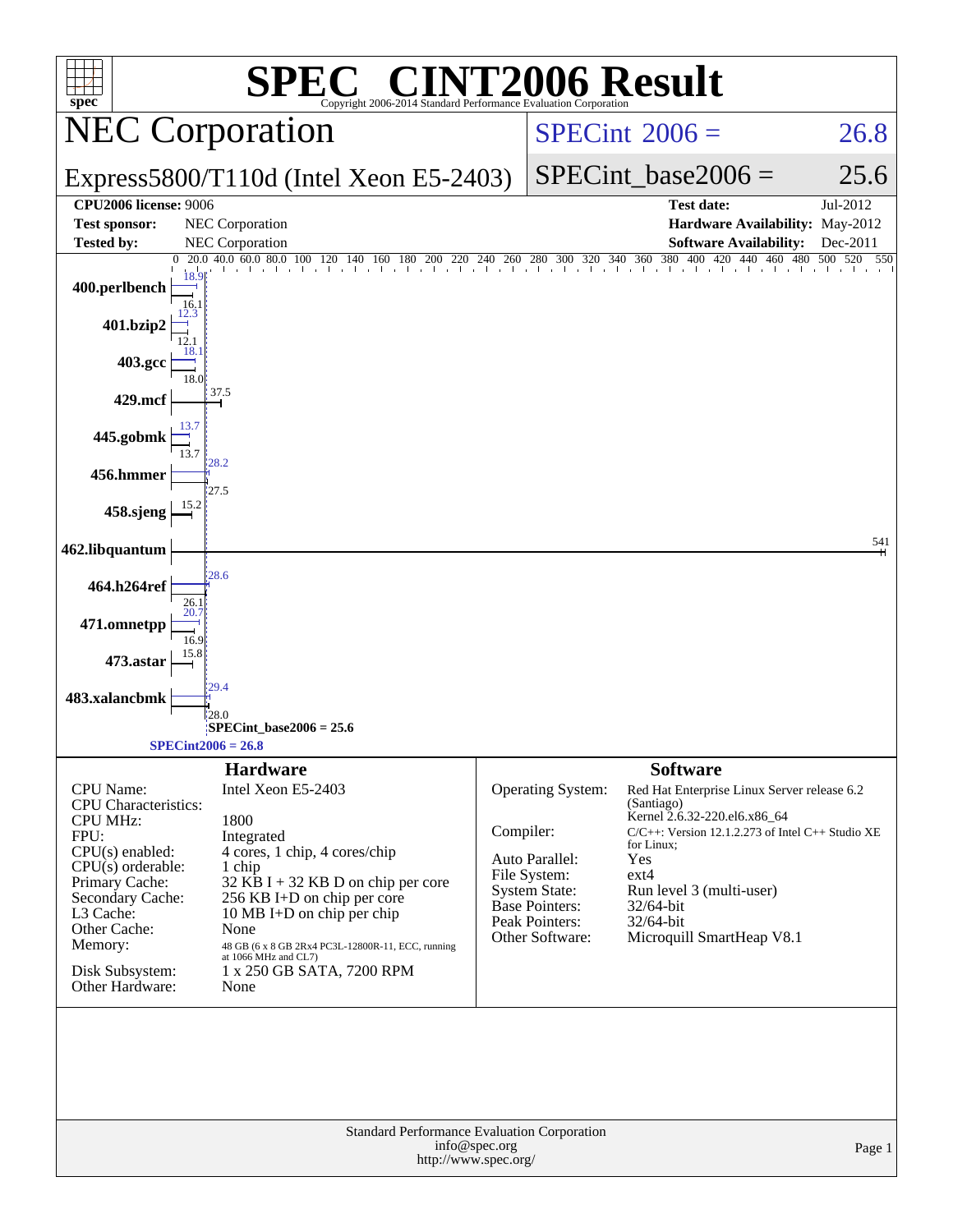

# **[SPEC CINT2006 Result](http://www.spec.org/auto/cpu2006/Docs/result-fields.html#SPECCINT2006Result)**

## NEC Corporation

## $SPECint2006 = 26.8$  $SPECint2006 = 26.8$

Express5800/T110d (Intel Xeon E5-2403)

 $SPECTnt\_base2006 = 25.6$ 

#### **[CPU2006 license:](http://www.spec.org/auto/cpu2006/Docs/result-fields.html#CPU2006license)** 9006 **[Test date:](http://www.spec.org/auto/cpu2006/Docs/result-fields.html#Testdate)** Jul-2012

**[Test sponsor:](http://www.spec.org/auto/cpu2006/Docs/result-fields.html#Testsponsor)** NEC Corporation **[Hardware Availability:](http://www.spec.org/auto/cpu2006/Docs/result-fields.html#HardwareAvailability)** May-2012 **[Tested by:](http://www.spec.org/auto/cpu2006/Docs/result-fields.html#Testedby)** NEC Corporation **[Software Availability:](http://www.spec.org/auto/cpu2006/Docs/result-fields.html#SoftwareAvailability)** Dec-2011

#### **[Results Table](http://www.spec.org/auto/cpu2006/Docs/result-fields.html#ResultsTable)**

|                                                                                                                                                                                                | <b>Base</b>    |              |                |       |                |       | <b>Peak</b>    |              |                |              |                |              |  |
|------------------------------------------------------------------------------------------------------------------------------------------------------------------------------------------------|----------------|--------------|----------------|-------|----------------|-------|----------------|--------------|----------------|--------------|----------------|--------------|--|
| <b>Benchmark</b>                                                                                                                                                                               | <b>Seconds</b> | <b>Ratio</b> | <b>Seconds</b> | Ratio | <b>Seconds</b> | Ratio | <b>Seconds</b> | <b>Ratio</b> | <b>Seconds</b> | <b>Ratio</b> | <b>Seconds</b> | <b>Ratio</b> |  |
| $ 400$ .perlbench                                                                                                                                                                              | 608            | 16.1         | 607            | 16.1  | 604            | 16.2  | 516            | 18.9         | 516            | 18.9         | 516            | 18.9         |  |
| 401.bzip2                                                                                                                                                                                      | 797            | 12.1         | 799            | 12.1  | 797            | 12.1  | 784            | 12.3         | 784            | 12.3         | 784            | 12.3         |  |
| $403.\mathrm{gcc}$                                                                                                                                                                             | 447            | 18.0         | 449            | 17.9  | 448            | 18.0  | 445            | 18.1         | 446            | 18.1         | 446            | <b>18.1</b>  |  |
| $429$ mcf                                                                                                                                                                                      | 243            | 37.5         | 244            | 37.4  | 239            | 38.1  | 243            | 37.5         | 244            | 37.4         | 239            | 38.1         |  |
| $445$ .gobmk                                                                                                                                                                                   | 765            | 13.7         | 766            | 13.7  | 766            | 13.7  | 764            | 13.7         | 764            | 13.7         | 764            | 13.7         |  |
| $456.$ hmmer                                                                                                                                                                                   | 339            | 27.5         | 339            | 27.5  | 340            | 27.5  | 330            | 28.2         | 330            | 28.3         | 330            | 28.2         |  |
| $458$ .sjeng                                                                                                                                                                                   | 798            | 15.2         | 798            | 15.2  | 798            | 15.2  | 798            | 15.2         | 798            | 15.2         | 798            | 15.2         |  |
| 462.libquantum                                                                                                                                                                                 | 38.3           | 541          | 38.1           | 544   | 38.3           | 541   | 38.3           | 541          | 38.1           | 544          | 38.3           | 541          |  |
| 464.h264ref                                                                                                                                                                                    | 848            | 26.1         | 848            | 26.1  | 848            | 26.1  | 773            | 28.6         | 775            | 28.6         | 775            | 28.5         |  |
| 471.omnetpp                                                                                                                                                                                    | 370            | 16.9         | 370            | 16.9  | 370            | 16.9  | 301            | 20.7         | <b>302</b>     | 20.7         | 302            | 20.7         |  |
| $473$ . astar                                                                                                                                                                                  | 446            | 15.8         | 445            | 15.8  | 448            | 15.7  | 446            | 15.8         | 445            | 15.8         | 448            | 15.7         |  |
| 483.xalancbmk                                                                                                                                                                                  | 245            | 28.2         | 249            | 27.7  | 246            | 28.0  | 235            | 29.4         | 235            | 29.4         | 235            | 29.4         |  |
| 2.111<br>$\mathbf{D}$ $\mathbf{L}$<br>1.1.1.1<br>and the first state of the first state of the state of the state of the state of the state of the state of the<br>$-41$<br>$\mathbf{D}$ . 1.1 |                |              |                |       |                |       |                |              |                |              |                |              |  |

Results appear in the [order in which they were run.](http://www.spec.org/auto/cpu2006/Docs/result-fields.html#RunOrder) Bold underlined text [indicates a median measurement.](http://www.spec.org/auto/cpu2006/Docs/result-fields.html#Median)

### **[Operating System Notes](http://www.spec.org/auto/cpu2006/Docs/result-fields.html#OperatingSystemNotes)**

Stack size set to unlimited using "ulimit -s unlimited"

### **[Platform Notes](http://www.spec.org/auto/cpu2006/Docs/result-fields.html#PlatformNotes)**

 BIOS Settings: Energy Performance: Performance

### **[General Notes](http://www.spec.org/auto/cpu2006/Docs/result-fields.html#GeneralNotes)**

Environment variables set by runspec before the start of the run: KMP\_AFFINITY = "granularity=fine,scatter" LD\_LIBRARY\_PATH = "/home/cpu2006/libs/32:/home/cpu2006/libs/64"  $OMP_NUM_THREADS = "4"$ 

 Added glibc-static-2.12-1.47.el6.x86\_64.rpm to enable static linking

 Transparent Huge Pages enabled with: echo always > /sys/kernel/mm/redhat\_transparent\_hugepage/enabled

## **[Base Compiler Invocation](http://www.spec.org/auto/cpu2006/Docs/result-fields.html#BaseCompilerInvocation)**

[C benchmarks](http://www.spec.org/auto/cpu2006/Docs/result-fields.html#Cbenchmarks): [icc -m64](http://www.spec.org/cpu2006/results/res2012q3/cpu2006-20120802-23997.flags.html#user_CCbase_intel_icc_64bit_f346026e86af2a669e726fe758c88044)

Continued on next page

Standard Performance Evaluation Corporation [info@spec.org](mailto:info@spec.org) <http://www.spec.org/>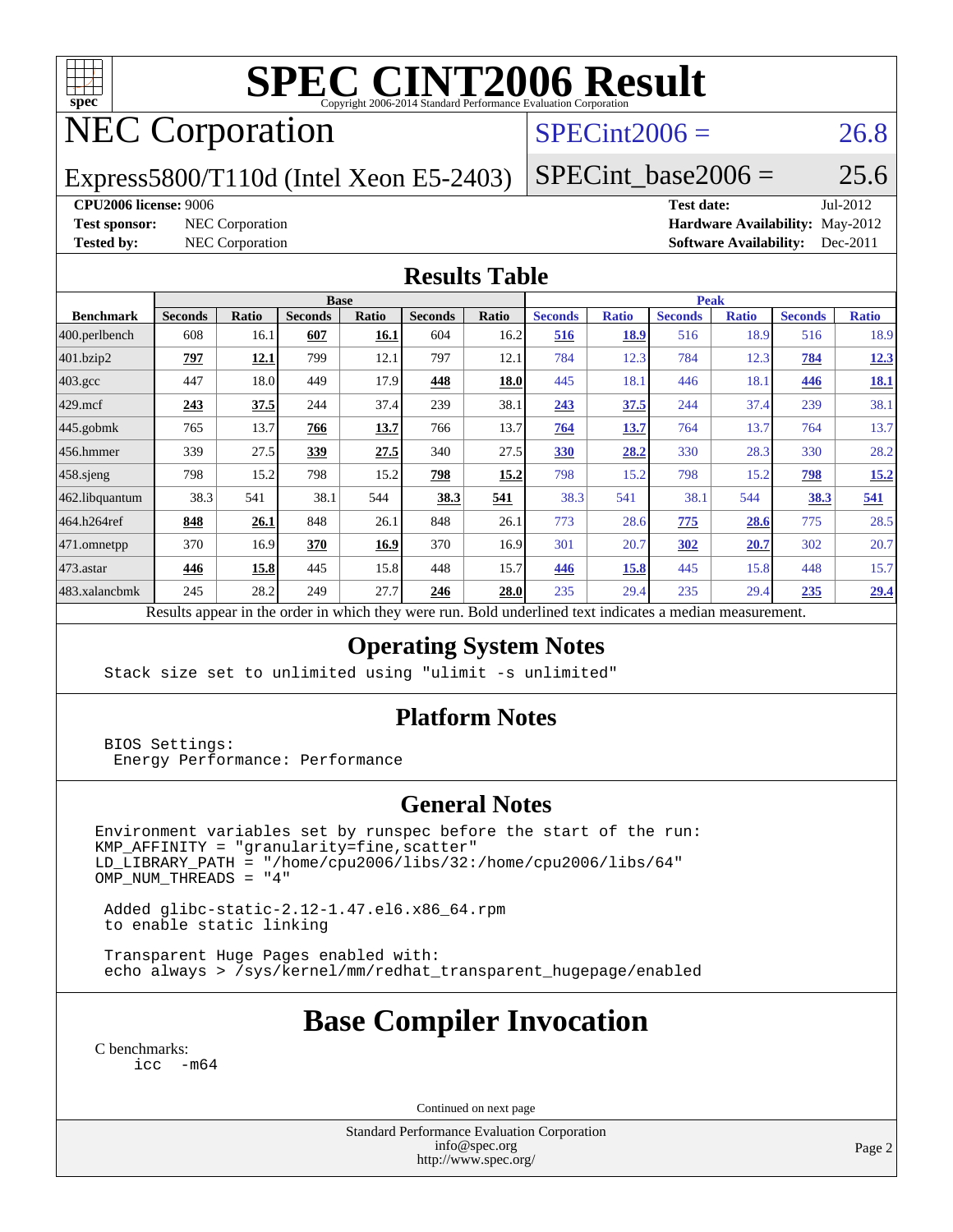| $\text{SPE}_{\text{Copyright 2006-2014 Standard Performance Evaluation Corporation}}$<br>$spec*$                                                                                                                                                                                                                                                                                                                                                                                                                                                                                                                                                                                                              |                      |                                                                                          |
|---------------------------------------------------------------------------------------------------------------------------------------------------------------------------------------------------------------------------------------------------------------------------------------------------------------------------------------------------------------------------------------------------------------------------------------------------------------------------------------------------------------------------------------------------------------------------------------------------------------------------------------------------------------------------------------------------------------|----------------------|------------------------------------------------------------------------------------------|
| <b>NEC Corporation</b>                                                                                                                                                                                                                                                                                                                                                                                                                                                                                                                                                                                                                                                                                        | $SPECint2006 =$      | 26.8                                                                                     |
| Express5800/T110d (Intel Xeon E5-2403)                                                                                                                                                                                                                                                                                                                                                                                                                                                                                                                                                                                                                                                                        | $SPECint base2006 =$ | 25.6                                                                                     |
| <b>CPU2006 license: 9006</b><br>NEC Corporation<br><b>Test sponsor:</b><br><b>Tested by:</b><br>NEC Corporation                                                                                                                                                                                                                                                                                                                                                                                                                                                                                                                                                                                               | <b>Test date:</b>    | Jul-2012<br>Hardware Availability: May-2012<br><b>Software Availability:</b><br>Dec-2011 |
| <b>Base Compiler Invocation (Continued)</b>                                                                                                                                                                                                                                                                                                                                                                                                                                                                                                                                                                                                                                                                   |                      |                                                                                          |
| $C_{++}$ benchmarks:<br>icpc -m64                                                                                                                                                                                                                                                                                                                                                                                                                                                                                                                                                                                                                                                                             |                      |                                                                                          |
| <b>Base Portability Flags</b>                                                                                                                                                                                                                                                                                                                                                                                                                                                                                                                                                                                                                                                                                 |                      |                                                                                          |
| 400.perlbench: -DSPEC_CPU_LP64 -DSPEC_CPU_LINUX_X64<br>401.bzip2: -DSPEC_CPU_LP64<br>403.gcc: -DSPEC_CPU_LP64<br>429.mcf: -DSPEC_CPU_LP64<br>445.gobmk: -DSPEC_CPU_LP64<br>456.hmmer: -DSPEC_CPU_LP64<br>458.sjeng: -DSPEC_CPU_LP64<br>462.libquantum: -DSPEC_CPU_LP64 -DSPEC_CPU_LINUX<br>464.h264ref: -DSPEC_CPU_LP64<br>471.omnetpp: -DSPEC_CPU_LP64<br>473.astar: -DSPEC_CPU_LP64<br>483.xalancbmk: -DSPEC_CPU_LP64 -DSPEC_CPU_LINUX<br><b>Base Optimization Flags</b><br>C benchmarks:<br>-xSSE4.2 -ipo -03 -no-prec-div -parallel -opt-prefetch -auto-p32<br>$C_{++}$ benchmarks:<br>-xSSE4.2 -ipo -03 -no-prec-div -opt-prefetch -auto-p32<br>-Wl,-z, muldefs -L/opt/SmartHeap_8.1/lib64 -lsmartheap64 |                      |                                                                                          |
| <b>Base Other Flags</b>                                                                                                                                                                                                                                                                                                                                                                                                                                                                                                                                                                                                                                                                                       |                      |                                                                                          |
| C benchmarks:                                                                                                                                                                                                                                                                                                                                                                                                                                                                                                                                                                                                                                                                                                 |                      |                                                                                          |
| 403.gcc: -Dalloca=_alloca                                                                                                                                                                                                                                                                                                                                                                                                                                                                                                                                                                                                                                                                                     |                      |                                                                                          |
| <b>Peak Compiler Invocation</b><br>C benchmarks (except as noted below):<br>$-m64$<br>icc<br>400.perlbench: icc -m32<br>445.gobmk: icc -m32                                                                                                                                                                                                                                                                                                                                                                                                                                                                                                                                                                   |                      |                                                                                          |
| Continued on next page                                                                                                                                                                                                                                                                                                                                                                                                                                                                                                                                                                                                                                                                                        |                      |                                                                                          |
| <b>Standard Performance Evaluation Corporation</b><br>info@spec.org<br>http://www.spec.org/                                                                                                                                                                                                                                                                                                                                                                                                                                                                                                                                                                                                                   |                      | Page 3                                                                                   |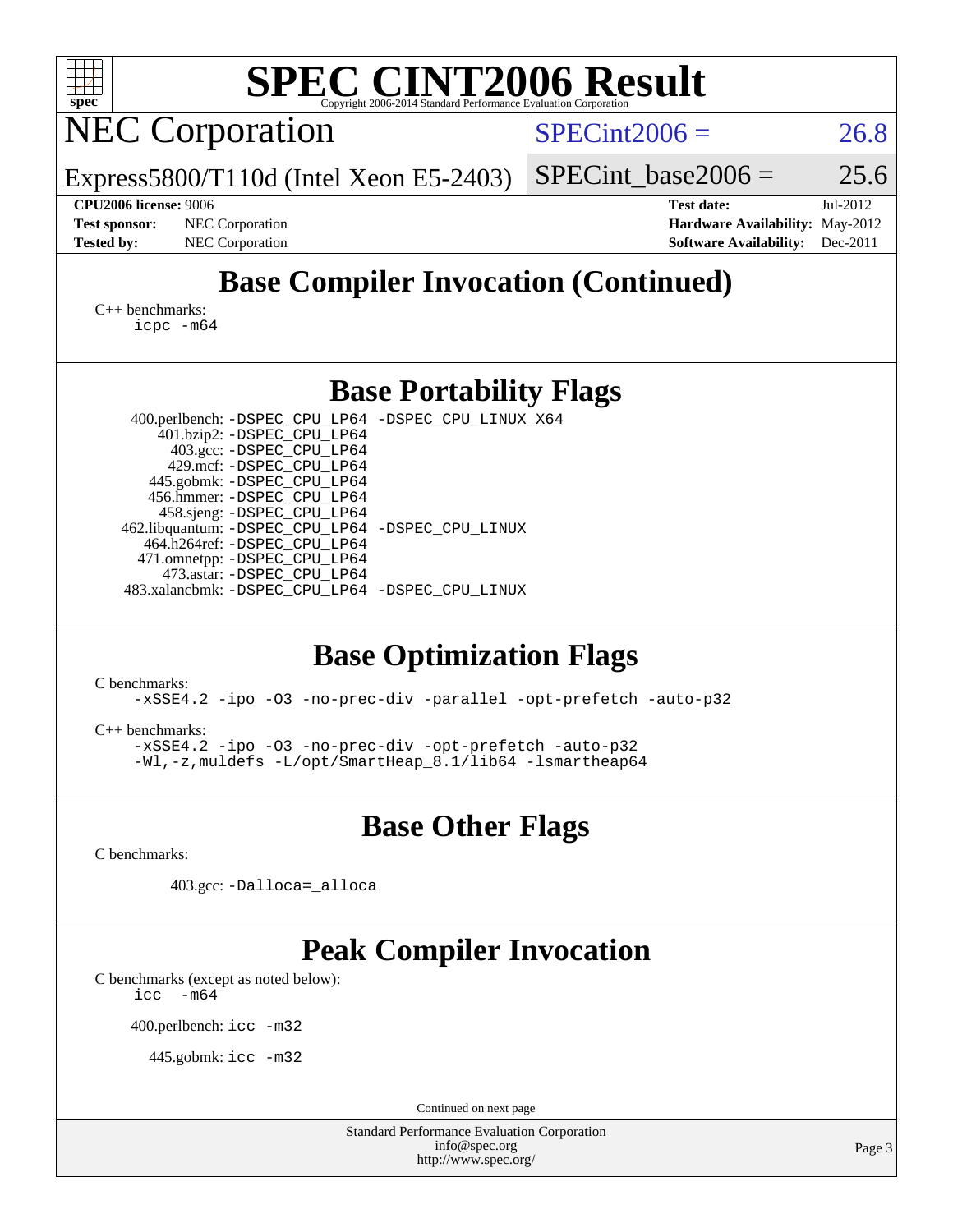

## **[SPEC CINT2006 Result](http://www.spec.org/auto/cpu2006/Docs/result-fields.html#SPECCINT2006Result)**

NEC Corporation

 $SPECint2006 = 26.8$  $SPECint2006 = 26.8$ 

Express5800/T110d (Intel Xeon E5-2403)

#### **[CPU2006 license:](http://www.spec.org/auto/cpu2006/Docs/result-fields.html#CPU2006license)** 9006 **[Test date:](http://www.spec.org/auto/cpu2006/Docs/result-fields.html#Testdate)** Jul-2012

**[Test sponsor:](http://www.spec.org/auto/cpu2006/Docs/result-fields.html#Testsponsor)** NEC Corporation **NEC Corporation [Hardware Availability:](http://www.spec.org/auto/cpu2006/Docs/result-fields.html#HardwareAvailability)** May-2012

SPECint base2006 =  $25.6$ 

**[Tested by:](http://www.spec.org/auto/cpu2006/Docs/result-fields.html#Testedby)** NEC Corporation **[Software Availability:](http://www.spec.org/auto/cpu2006/Docs/result-fields.html#SoftwareAvailability)** Dec-2011

## **[Peak Compiler Invocation \(Continued\)](http://www.spec.org/auto/cpu2006/Docs/result-fields.html#PeakCompilerInvocation)**

464.h264ref: [icc -m32](http://www.spec.org/cpu2006/results/res2012q3/cpu2006-20120802-23997.flags.html#user_peakCCLD464_h264ref_intel_icc_a6a621f8d50482236b970c6ac5f55f93)

[C++ benchmarks \(except as noted below\):](http://www.spec.org/auto/cpu2006/Docs/result-fields.html#CXXbenchmarksexceptasnotedbelow) [icpc -m32](http://www.spec.org/cpu2006/results/res2012q3/cpu2006-20120802-23997.flags.html#user_CXXpeak_intel_icpc_4e5a5ef1a53fd332b3c49e69c3330699)

473.astar: [icpc -m64](http://www.spec.org/cpu2006/results/res2012q3/cpu2006-20120802-23997.flags.html#user_peakCXXLD473_astar_intel_icpc_64bit_fc66a5337ce925472a5c54ad6a0de310)

### **[Peak Portability Flags](http://www.spec.org/auto/cpu2006/Docs/result-fields.html#PeakPortabilityFlags)**

 400.perlbench: [-DSPEC\\_CPU\\_LINUX\\_IA32](http://www.spec.org/cpu2006/results/res2012q3/cpu2006-20120802-23997.flags.html#b400.perlbench_peakCPORTABILITY_DSPEC_CPU_LINUX_IA32) 401.bzip2: [-DSPEC\\_CPU\\_LP64](http://www.spec.org/cpu2006/results/res2012q3/cpu2006-20120802-23997.flags.html#suite_peakPORTABILITY401_bzip2_DSPEC_CPU_LP64) 403.gcc: [-DSPEC\\_CPU\\_LP64](http://www.spec.org/cpu2006/results/res2012q3/cpu2006-20120802-23997.flags.html#suite_peakPORTABILITY403_gcc_DSPEC_CPU_LP64) 429.mcf: [-DSPEC\\_CPU\\_LP64](http://www.spec.org/cpu2006/results/res2012q3/cpu2006-20120802-23997.flags.html#suite_peakPORTABILITY429_mcf_DSPEC_CPU_LP64) 456.hmmer: [-DSPEC\\_CPU\\_LP64](http://www.spec.org/cpu2006/results/res2012q3/cpu2006-20120802-23997.flags.html#suite_peakPORTABILITY456_hmmer_DSPEC_CPU_LP64) 458.sjeng: [-DSPEC\\_CPU\\_LP64](http://www.spec.org/cpu2006/results/res2012q3/cpu2006-20120802-23997.flags.html#suite_peakPORTABILITY458_sjeng_DSPEC_CPU_LP64) 462.libquantum: [-DSPEC\\_CPU\\_LP64](http://www.spec.org/cpu2006/results/res2012q3/cpu2006-20120802-23997.flags.html#suite_peakPORTABILITY462_libquantum_DSPEC_CPU_LP64) [-DSPEC\\_CPU\\_LINUX](http://www.spec.org/cpu2006/results/res2012q3/cpu2006-20120802-23997.flags.html#b462.libquantum_peakCPORTABILITY_DSPEC_CPU_LINUX) 473.astar: [-DSPEC\\_CPU\\_LP64](http://www.spec.org/cpu2006/results/res2012q3/cpu2006-20120802-23997.flags.html#suite_peakPORTABILITY473_astar_DSPEC_CPU_LP64) 483.xalancbmk: [-DSPEC\\_CPU\\_LINUX](http://www.spec.org/cpu2006/results/res2012q3/cpu2006-20120802-23997.flags.html#b483.xalancbmk_peakCXXPORTABILITY_DSPEC_CPU_LINUX)

## **[Peak Optimization Flags](http://www.spec.org/auto/cpu2006/Docs/result-fields.html#PeakOptimizationFlags)**

[C benchmarks](http://www.spec.org/auto/cpu2006/Docs/result-fields.html#Cbenchmarks):

 400.perlbench: [-xSSE4.2](http://www.spec.org/cpu2006/results/res2012q3/cpu2006-20120802-23997.flags.html#user_peakPASS2_CFLAGSPASS2_LDCFLAGS400_perlbench_f-xSSE42_f91528193cf0b216347adb8b939d4107)(pass 2) [-prof-gen](http://www.spec.org/cpu2006/results/res2012q3/cpu2006-20120802-23997.flags.html#user_peakPASS1_CFLAGSPASS1_LDCFLAGS400_perlbench_prof_gen_e43856698f6ca7b7e442dfd80e94a8fc)(pass 1) [-ipo](http://www.spec.org/cpu2006/results/res2012q3/cpu2006-20120802-23997.flags.html#user_peakPASS2_CFLAGSPASS2_LDCFLAGS400_perlbench_f-ipo)(pass 2) [-O3](http://www.spec.org/cpu2006/results/res2012q3/cpu2006-20120802-23997.flags.html#user_peakPASS2_CFLAGSPASS2_LDCFLAGS400_perlbench_f-O3)(pass 2) [-no-prec-div](http://www.spec.org/cpu2006/results/res2012q3/cpu2006-20120802-23997.flags.html#user_peakPASS2_CFLAGSPASS2_LDCFLAGS400_perlbench_f-no-prec-div)(pass 2) [-prof-use](http://www.spec.org/cpu2006/results/res2012q3/cpu2006-20120802-23997.flags.html#user_peakPASS2_CFLAGSPASS2_LDCFLAGS400_perlbench_prof_use_bccf7792157ff70d64e32fe3e1250b55)(pass 2) [-opt-prefetch](http://www.spec.org/cpu2006/results/res2012q3/cpu2006-20120802-23997.flags.html#user_peakCOPTIMIZE400_perlbench_f-opt-prefetch) [-ansi-alias](http://www.spec.org/cpu2006/results/res2012q3/cpu2006-20120802-23997.flags.html#user_peakCOPTIMIZE400_perlbench_f-ansi-alias) 401.bzip2: [-xSSE4.2](http://www.spec.org/cpu2006/results/res2012q3/cpu2006-20120802-23997.flags.html#user_peakPASS2_CFLAGSPASS2_LDCFLAGS401_bzip2_f-xSSE42_f91528193cf0b216347adb8b939d4107)(pass 2) [-prof-gen](http://www.spec.org/cpu2006/results/res2012q3/cpu2006-20120802-23997.flags.html#user_peakPASS1_CFLAGSPASS1_LDCFLAGS401_bzip2_prof_gen_e43856698f6ca7b7e442dfd80e94a8fc)(pass 1) [-ipo](http://www.spec.org/cpu2006/results/res2012q3/cpu2006-20120802-23997.flags.html#user_peakPASS2_CFLAGSPASS2_LDCFLAGS401_bzip2_f-ipo)(pass 2) [-O3](http://www.spec.org/cpu2006/results/res2012q3/cpu2006-20120802-23997.flags.html#user_peakPASS2_CFLAGSPASS2_LDCFLAGS401_bzip2_f-O3)(pass 2) [-no-prec-div](http://www.spec.org/cpu2006/results/res2012q3/cpu2006-20120802-23997.flags.html#user_peakCOPTIMIZEPASS2_CFLAGSPASS2_LDCFLAGS401_bzip2_f-no-prec-div) [-prof-use](http://www.spec.org/cpu2006/results/res2012q3/cpu2006-20120802-23997.flags.html#user_peakPASS2_CFLAGSPASS2_LDCFLAGS401_bzip2_prof_use_bccf7792157ff70d64e32fe3e1250b55)(pass 2) [-auto-ilp32](http://www.spec.org/cpu2006/results/res2012q3/cpu2006-20120802-23997.flags.html#user_peakCOPTIMIZE401_bzip2_f-auto-ilp32) [-opt-prefetch](http://www.spec.org/cpu2006/results/res2012q3/cpu2006-20120802-23997.flags.html#user_peakCOPTIMIZE401_bzip2_f-opt-prefetch) [-ansi-alias](http://www.spec.org/cpu2006/results/res2012q3/cpu2006-20120802-23997.flags.html#user_peakCOPTIMIZE401_bzip2_f-ansi-alias) 403.gcc: [-xSSE4.2](http://www.spec.org/cpu2006/results/res2012q3/cpu2006-20120802-23997.flags.html#user_peakCOPTIMIZE403_gcc_f-xSSE42_f91528193cf0b216347adb8b939d4107) [-ipo](http://www.spec.org/cpu2006/results/res2012q3/cpu2006-20120802-23997.flags.html#user_peakCOPTIMIZE403_gcc_f-ipo) [-O3](http://www.spec.org/cpu2006/results/res2012q3/cpu2006-20120802-23997.flags.html#user_peakCOPTIMIZE403_gcc_f-O3) [-no-prec-div](http://www.spec.org/cpu2006/results/res2012q3/cpu2006-20120802-23997.flags.html#user_peakCOPTIMIZE403_gcc_f-no-prec-div) [-inline-calloc](http://www.spec.org/cpu2006/results/res2012q3/cpu2006-20120802-23997.flags.html#user_peakCOPTIMIZE403_gcc_f-inline-calloc) [-opt-malloc-options=3](http://www.spec.org/cpu2006/results/res2012q3/cpu2006-20120802-23997.flags.html#user_peakCOPTIMIZE403_gcc_f-opt-malloc-options_13ab9b803cf986b4ee62f0a5998c2238) [-auto-ilp32](http://www.spec.org/cpu2006/results/res2012q3/cpu2006-20120802-23997.flags.html#user_peakCOPTIMIZE403_gcc_f-auto-ilp32)  $429$ .mcf: basepeak = yes 445.gobmk: [-xSSE4.2](http://www.spec.org/cpu2006/results/res2012q3/cpu2006-20120802-23997.flags.html#user_peakPASS2_CFLAGSPASS2_LDCFLAGS445_gobmk_f-xSSE42_f91528193cf0b216347adb8b939d4107)(pass 2) [-prof-gen](http://www.spec.org/cpu2006/results/res2012q3/cpu2006-20120802-23997.flags.html#user_peakPASS1_CFLAGSPASS1_LDCFLAGS445_gobmk_prof_gen_e43856698f6ca7b7e442dfd80e94a8fc)(pass 1) [-prof-use](http://www.spec.org/cpu2006/results/res2012q3/cpu2006-20120802-23997.flags.html#user_peakPASS2_CFLAGSPASS2_LDCFLAGS445_gobmk_prof_use_bccf7792157ff70d64e32fe3e1250b55)(pass 2) [-ansi-alias](http://www.spec.org/cpu2006/results/res2012q3/cpu2006-20120802-23997.flags.html#user_peakCOPTIMIZE445_gobmk_f-ansi-alias) 456.hmmer: [-xSSE4.2](http://www.spec.org/cpu2006/results/res2012q3/cpu2006-20120802-23997.flags.html#user_peakCOPTIMIZE456_hmmer_f-xSSE42_f91528193cf0b216347adb8b939d4107) [-ipo](http://www.spec.org/cpu2006/results/res2012q3/cpu2006-20120802-23997.flags.html#user_peakCOPTIMIZE456_hmmer_f-ipo) [-O3](http://www.spec.org/cpu2006/results/res2012q3/cpu2006-20120802-23997.flags.html#user_peakCOPTIMIZE456_hmmer_f-O3) [-no-prec-div](http://www.spec.org/cpu2006/results/res2012q3/cpu2006-20120802-23997.flags.html#user_peakCOPTIMIZE456_hmmer_f-no-prec-div) [-unroll2](http://www.spec.org/cpu2006/results/res2012q3/cpu2006-20120802-23997.flags.html#user_peakCOPTIMIZE456_hmmer_f-unroll_784dae83bebfb236979b41d2422d7ec2) [-auto-ilp32](http://www.spec.org/cpu2006/results/res2012q3/cpu2006-20120802-23997.flags.html#user_peakCOPTIMIZE456_hmmer_f-auto-ilp32) [-ansi-alias](http://www.spec.org/cpu2006/results/res2012q3/cpu2006-20120802-23997.flags.html#user_peakCOPTIMIZE456_hmmer_f-ansi-alias) 458.sjeng: basepeak = yes  $462$ .libquantum: basepeak = yes Continued on next page

> Standard Performance Evaluation Corporation [info@spec.org](mailto:info@spec.org) <http://www.spec.org/>